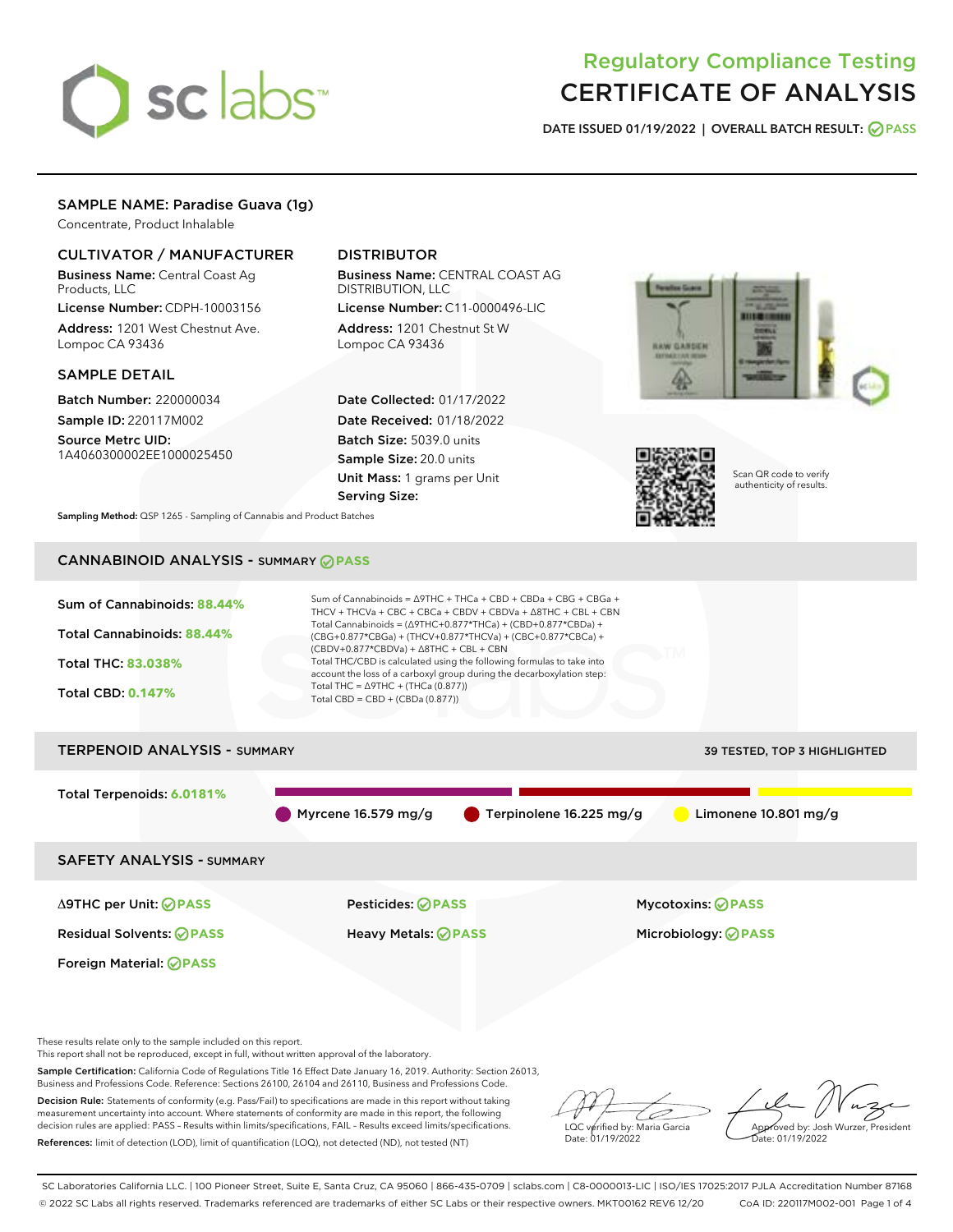



RESULT (%)

PARADISE GUAVA (1G) | DATE ISSUED 01/19/2022 | OVERALL BATCH RESULT:  $\bigcirc$  PASS

# CANNABINOID TEST RESULTS - 01/18/2022 2 PASS

Tested by high-performance liquid chromatography with diode-array detection (HPLC-DAD). **Method:** QSP 1157 - Analysis of Cannabinoids by HPLC-DAD

### TOTAL CANNABINOIDS: **88.44%**

Total Cannabinoids (Total THC) + (Total CBD) + (Total CBG) + (Total THCV) + (Total CBC) + (Total CBDV) + ∆8THC + CBL + CBN

TOTAL THC: **83.038%** Total THC (∆9THC+0.877\*THCa)

TOTAL CBD: **0.147%**

Total CBD (CBD+0.877\*CBDa)

TOTAL CBG: 3.453% Total CBG (CBG+0.877\*CBGa)

TOTAL THCV: 1.31% Total THCV (THCV+0.877\*THCVa)

TOTAL CBC: ND Total CBC (CBC+0.877\*CBCa)

TOTAL CBDV: ND Total CBDV (CBDV+0.877\*CBDVa)

| <b>COMPOUND</b>  | LOD/LOQ<br>(mg/g)          | <b>MEASUREMENT</b><br><b>UNCERTAINTY</b><br>(mg/g) | <b>RESULT</b><br>(mg/g) | <b>RESULT</b><br>(%) |
|------------------|----------------------------|----------------------------------------------------|-------------------------|----------------------|
| <b>A9THC</b>     | 0.06 / 0.26                | ±28.565                                            | 830.38                  | 83.038               |
| <b>CBG</b>       | 0.06/0.19                  | ±1.360                                             | 34.53                   | 3.453                |
| <b>THCV</b>      | 0.1 / 0.2                  | ±0.65                                              | 13.1                    | 1.31                 |
| $\triangle$ 8THC | 0.1/0.4                    | ±0.25                                              | 3.1                     | 0.31                 |
| <b>CBN</b>       | 0.1/0.3                    | ±0.12                                              | 1.8                     | 0.18                 |
| <b>CBD</b>       | 0.07/0.29                  | ±0.068                                             | 1.47                    | 0.147                |
| <b>THCa</b>      | 0.05/0.14                  | N/A                                                | <b>ND</b>               | <b>ND</b>            |
| <b>THCVa</b>     | 0.07/0.20                  | N/A                                                | <b>ND</b>               | <b>ND</b>            |
| <b>CBDa</b>      | 0.02/0.19                  | N/A                                                | <b>ND</b>               | <b>ND</b>            |
| <b>CBDV</b>      | 0.04/0.15                  | N/A                                                | <b>ND</b>               | <b>ND</b>            |
| <b>CBDVa</b>     | 0.03/0.53                  | N/A                                                | <b>ND</b>               | <b>ND</b>            |
| <b>CBGa</b>      | 0.1/0.2                    | N/A                                                | <b>ND</b>               | <b>ND</b>            |
| <b>CBL</b>       | 0.06 / 0.24                | N/A                                                | <b>ND</b>               | <b>ND</b>            |
| <b>CBC</b>       | 0.2 / 0.5                  | N/A                                                | <b>ND</b>               | <b>ND</b>            |
| <b>CBCa</b>      | 0.07 / 0.28                | N/A                                                | <b>ND</b>               | <b>ND</b>            |
|                  | <b>SUM OF CANNABINOIDS</b> |                                                    | 884.4 mg/g              | 88.44%               |

### **UNIT MASS: 1 grams per Unit**

| ∆9THC per Unit                         | 1100 per-package limit | 830.38 mg/unit | <b>PASS</b> |
|----------------------------------------|------------------------|----------------|-------------|
| <b>Total THC per Unit</b>              |                        | 830.38 mg/unit |             |
| <b>CBD per Unit</b>                    |                        | $1.47$ mg/unit |             |
| <b>Total CBD per Unit</b>              |                        | $1.47$ mg/unit |             |
| <b>Sum of Cannabinoids</b><br>per Unit |                        | 884.4 mg/unit  |             |
| <b>Total Cannabinoids</b><br>per Unit  |                        | 884.4 mg/unit  |             |

| TERPENOID TEST RESULTS - 01/19/2022                                                                                                        |                   |                                                    |                         |                 |
|--------------------------------------------------------------------------------------------------------------------------------------------|-------------------|----------------------------------------------------|-------------------------|-----------------|
| Terpene analysis utilizing gas chromatography-flame ionization detection (GC-<br>FID). Method: QSP 1192 - Analysis of Terpenoids by GC-FID |                   |                                                    |                         |                 |
| <b>COMPOUND</b>                                                                                                                            | LOD/LOQ<br>(mg/g) | <b>MEASUREMENT</b><br><b>UNCERTAINTY</b><br>(mg/g) | <b>RESULT</b><br>(mg/g) | <b>RES</b><br>ľ |
| <b>Myrcene</b>                                                                                                                             | 0.008 / 0.025     | ±0.2139                                            | 16.579                  | 1.6             |
| $\mathbf{T}$ is a set of a set of $\mathbf{r}$                                                                                             | 0.0001001         | .0222                                              | 11.22                   | $\overline{ }$  |

| Myrcene                 | 0.008 / 0.025        | ±0.2139 | 16.579                                          | 1.6579              |
|-------------------------|----------------------|---------|-------------------------------------------------|---------------------|
| Terpinolene             | 0.008 / 0.026        | ±0.3326 | 16.225                                          | 1.6225              |
| Limonene                | 0.005 / 0.016        | ±0.1545 | 10.801                                          | 1.0801              |
| $\beta$ Caryophyllene   | 0.004 / 0.012        | ±0.1331 | 3.738                                           | 0.3738              |
| $\beta$ Pinene          | 0.004 / 0.014        | ±0.0350 | 3.044                                           | 0.3044              |
| $\alpha$ Pinene         | 0.005 / 0.017        | ±0.0232 | 2.702                                           | 0.2702              |
| $\alpha$ Humulene       | 0.009 / 0.029        | ±0.0336 | 1.047                                           | 0.1047              |
| Linalool                | <i>0.009 / 0.032</i> | ±0.0367 | 0.966                                           | 0.0966              |
| Ocimene                 | 0.011/0.038          | ±0.0302 | 0.940                                           | 0.0940              |
| $\alpha$ Phellandrene   | 0.006 / 0.020        | ±0.0083 | 0.607                                           | 0.0607              |
| 3 Carene                | 0.005 / 0.018        | ±0.0079 | 0.558                                           | 0.0558              |
| $\alpha$ Terpinene      | 0.005 / 0.017        | ±0.0076 | 0.509                                           | 0.0509              |
| Fenchol                 | 0.010 / 0.034        | ±0.0174 | 0.450                                           | 0.0450              |
| $\gamma$ Terpinene      | 0.006 / 0.018        | ±0.0067 | 0.390                                           | 0.0390              |
| trans-β-Farnesene       | 0.008 / 0.025        | ±0.0132 | 0.371                                           | 0.0371              |
| <b>Terpineol</b>        | 0.016 / 0.055        | ±0.0216 | 0.351                                           | 0.0351              |
| Camphene                | 0.005 / 0.015        | ±0.0028 | 0.243                                           | 0.0243              |
| Nerolidol               | 0.009 / 0.028        | ±0.0070 | 0.112                                           | 0.0112              |
| Fenchone                | 0.009/0.028          | ±0.0028 | 0.096                                           | 0.0096              |
| <b>Borneol</b>          | 0.005 / 0.016        | ±0.0039 | 0.094                                           | 0.0094              |
| Guaiol                  | <i>0.009 / 0.030</i> | ±0.0038 | 0.080                                           | 0.0080              |
| Sabinene                | 0.004 / 0.014        | ±0.0009 | 0.073                                           | 0.0073              |
| p-Cymene                | 0.005 / 0.016        | ±0.0016 | 0.058                                           | 0.0058              |
| Sabinene Hydrate        | 0.006 / 0.022        | ±0.0022 | 0.058                                           | 0.0058              |
| $\alpha$ Bisabolol      | 0.008 / 0.026        | ±0.0029 | 0.054                                           | 0.0054              |
| Valencene               | <i>0.009 / 0.030</i> | ±0.0024 | 0.035                                           | 0.0035              |
| Caryophyllene<br>Oxide  | 0.010 / 0.033        | N/A     | <loq< th=""><th><loq< th=""></loq<></th></loq<> | <loq< th=""></loq<> |
| Eucalyptol              | 0.006 / 0.018        | N/A     | <b>ND</b>                                       | <b>ND</b>           |
| (-)-Isopulegol          | 0.005 / 0.016        | N/A     | <b>ND</b>                                       | ND                  |
| Camphor                 | 0.006 / 0.019        | N/A     | ND                                              | ND                  |
| <b>Isoborneol</b>       | 0.004 / 0.012        | N/A     | <b>ND</b>                                       | <b>ND</b>           |
| Menthol                 | 0.008 / 0.025        | N/A     | <b>ND</b>                                       | <b>ND</b>           |
| Nerol                   | 0.003 / 0.011        | N/A     | ND                                              | ND                  |
| Citronellol             | 0.003 / 0.010        | N/A     | ND                                              | ND                  |
| R-(+)-Pulegone          | 0.003 / 0.011        | N/A     | ND                                              | ND                  |
| Geraniol                | 0.002 / 0.007        | N/A     | ND                                              | ND                  |
| <b>Geranyl Acetate</b>  | 0.004 / 0.014        | N/A     | ND                                              | ND                  |
| $\alpha$ Cedrene        | 0.005 / 0.016        | N/A     | ND                                              | ND                  |
| Cedrol                  | 0.008 / 0.027        | N/A     | <b>ND</b>                                       | <b>ND</b>           |
| <b>TOTAL TERPENOIDS</b> |                      |         | 60.181 mg/g                                     | 6.0181%             |

SC Laboratories California LLC. | 100 Pioneer Street, Suite E, Santa Cruz, CA 95060 | 866-435-0709 | sclabs.com | C8-0000013-LIC | ISO/IES 17025:2017 PJLA Accreditation Number 87168 © 2022 SC Labs all rights reserved. Trademarks referenced are trademarks of either SC Labs or their respective owners. MKT00162 REV6 12/20 CoA ID: 220117M002-001 Page 2 of 4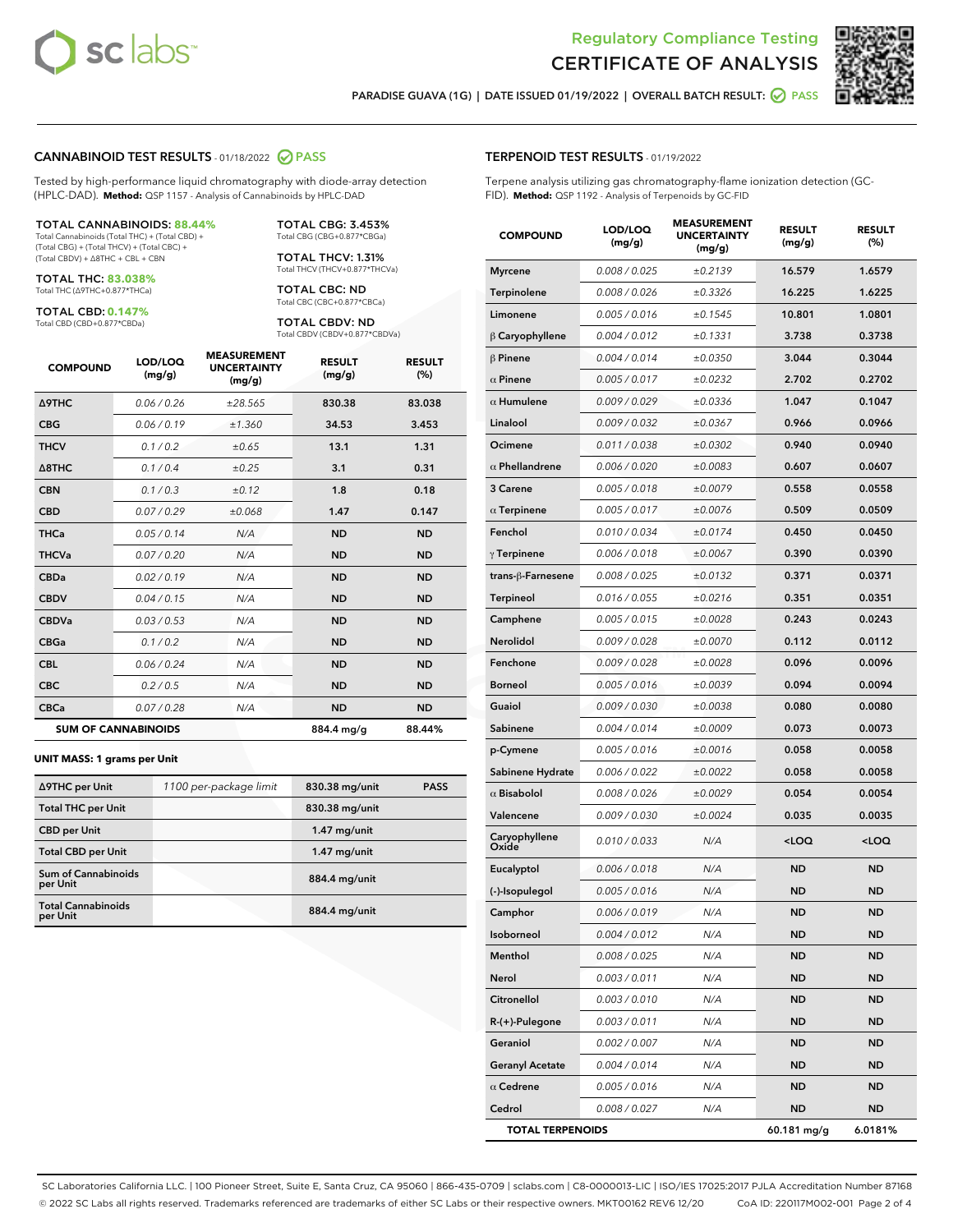



PARADISE GUAVA (1G) | DATE ISSUED 01/19/2022 | OVERALL BATCH RESULT:  $\bigcirc$  PASS

# CATEGORY 1 PESTICIDE TEST RESULTS - 01/18/2022 2 PASS

Pesticide and plant growth regulator analysis utilizing high-performance liquid chromatography-mass spectrometry (HPLC-MS) or gas chromatography-mass spectrometry (GC-MS). \*GC-MS utilized where indicated. **Method:** QSP 1212 - Analysis of Pesticides and Mycotoxins by LC-MS or QSP 1213 - Analysis of Pesticides by GC-MS

| <b>COMPOUND</b>             | LOD/LOQ<br>$(\mu g/g)$ | <b>ACTION</b><br><b>LIMIT</b><br>$(\mu g/g)$ | <b>MEASUREMENT</b><br><b>UNCERTAINTY</b><br>$(\mu g/g)$ | <b>RESULT</b><br>$(\mu g/g)$ | <b>RESULT</b> |
|-----------------------------|------------------------|----------------------------------------------|---------------------------------------------------------|------------------------------|---------------|
| Aldicarb                    | 0.03/0.08              | $>$ LOD                                      | N/A                                                     | <b>ND</b>                    | <b>PASS</b>   |
| Carbofuran                  | 0.02 / 0.05            | $\ge$ LOD                                    | N/A                                                     | <b>ND</b>                    | <b>PASS</b>   |
| Chlordane*                  | 0.03 / 0.08            | $\ge$ LOD                                    | N/A                                                     | <b>ND</b>                    | <b>PASS</b>   |
| Chlorfenapyr*               | 0.03/0.10              | $\ge$ LOD                                    | N/A                                                     | <b>ND</b>                    | <b>PASS</b>   |
| Chlorpyrifos                | 0.02 / 0.06            | $\ge$ LOD                                    | N/A                                                     | <b>ND</b>                    | <b>PASS</b>   |
| Coumaphos                   | 0.02 / 0.07            | $\ge$ LOD                                    | N/A                                                     | <b>ND</b>                    | <b>PASS</b>   |
| Daminozide                  | 0.02/0.07              | $>$ LOD                                      | N/A                                                     | <b>ND</b>                    | <b>PASS</b>   |
| <b>DDVP</b><br>(Dichlorvos) | 0.03/0.09              | $\ge$ LOD                                    | N/A                                                     | <b>ND</b>                    | <b>PASS</b>   |
| <b>Dimethoate</b>           | 0.03/0.08              | $\ge$ LOD                                    | N/A                                                     | <b>ND</b>                    | <b>PASS</b>   |
| Ethoprop(hos)               | 0.03/0.10              | $\ge$ LOD                                    | N/A                                                     | <b>ND</b>                    | <b>PASS</b>   |
| Etofenprox                  | 0.02 / 0.06            | $\ge$ LOD                                    | N/A                                                     | <b>ND</b>                    | <b>PASS</b>   |
| Fenoxycarb                  | 0.03/0.08              | $\ge$ LOD                                    | N/A                                                     | <b>ND</b>                    | <b>PASS</b>   |
| Fipronil                    | 0.03/0.08              | $\ge$ LOD                                    | N/A                                                     | <b>ND</b>                    | <b>PASS</b>   |
| Imazalil                    | 0.02 / 0.06            | $>$ LOD                                      | N/A                                                     | <b>ND</b>                    | <b>PASS</b>   |
| Methiocarb                  | 0.02 / 0.07            | $>$ LOD                                      | N/A                                                     | <b>ND</b>                    | <b>PASS</b>   |
| Methyl<br>parathion         | 0.03/0.10              | $>$ LOD                                      | N/A                                                     | <b>ND</b>                    | <b>PASS</b>   |
| <b>Mevinphos</b>            | 0.03/0.09              | $\ge$ LOD                                    | N/A                                                     | <b>ND</b>                    | <b>PASS</b>   |
| Paclobutrazol               | 0.02 / 0.05            | $>$ LOD                                      | N/A                                                     | <b>ND</b>                    | <b>PASS</b>   |
| Propoxur                    | 0.03/0.09              | $\ge$ LOD                                    | N/A                                                     | <b>ND</b>                    | <b>PASS</b>   |
| Spiroxamine                 | 0.03 / 0.08            | $\ge$ LOD                                    | N/A                                                     | <b>ND</b>                    | <b>PASS</b>   |
| Thiacloprid                 | 0.03/0.10              | $\ge$ LOD                                    | N/A                                                     | <b>ND</b>                    | <b>PASS</b>   |

# CATEGORY 2 PESTICIDE TEST RESULTS - 01/18/2022 2 PASS

| <b>COMPOUND</b>          | LOD/LOO<br>$(\mu g/g)$ | <b>ACTION</b><br>LIMIT<br>$(\mu g/g)$ | <b>MEASUREMENT</b><br><b>UNCERTAINTY</b><br>$(\mu g/g)$ | <b>RESULT</b><br>$(\mu g/g)$ | <b>RESULT</b> |  |
|--------------------------|------------------------|---------------------------------------|---------------------------------------------------------|------------------------------|---------------|--|
| Abamectin                | 0.03/0.10              | 0.1                                   | N/A                                                     | <b>ND</b>                    | <b>PASS</b>   |  |
| Acephate                 | 0.02/0.07              | 0.1                                   | N/A                                                     | <b>ND</b>                    | <b>PASS</b>   |  |
| Acequinocyl              | 0.02/0.07              | 0.1                                   | N/A                                                     | <b>ND</b>                    | <b>PASS</b>   |  |
| Acetamiprid              | 0.02/0.05              | 0.1                                   | N/A                                                     | <b>ND</b>                    | <b>PASS</b>   |  |
| Azoxystrobin             | 0.02/0.07              | 0.1                                   | N/A                                                     | <b>ND</b>                    | <b>PASS</b>   |  |
| <b>Bifenazate</b>        | 0.01 / 0.04            | 0.1                                   | N/A                                                     | <b>ND</b>                    | <b>PASS</b>   |  |
| <b>Bifenthrin</b>        | 0.02/0.05              | 3                                     | N/A                                                     | <b>ND</b>                    | <b>PASS</b>   |  |
| <b>Boscalid</b>          | 0.03/0.09              | 0.1                                   | N/A                                                     | <b>ND</b>                    | <b>PASS</b>   |  |
| Captan                   | 0.19/0.57              | 0.7                                   | N/A                                                     | <b>ND</b>                    | <b>PASS</b>   |  |
| Carbaryl                 | 0.02/0.06              | 0.5                                   | N/A                                                     | <b>ND</b>                    | <b>PASS</b>   |  |
| Chlorantranilip-<br>role | 0.04/0.12              | 10                                    | N/A                                                     | <b>ND</b>                    | <b>PASS</b>   |  |
| Clofentezine             | 0.03/0.09              | 0.1                                   | N/A                                                     | <b>ND</b>                    | <b>PASS</b>   |  |

| <b>CATEGORY 2 PESTICIDE TEST RESULTS</b> - 01/18/2022 continued |
|-----------------------------------------------------------------|
|-----------------------------------------------------------------|

| <b>COMPOUND</b>               | LOD/LOQ<br>(µg/g) | <b>ACTION</b><br><b>LIMIT</b><br>$(\mu g/g)$ | <b>MEASUREMENT</b><br><b>UNCERTAINTY</b><br>$(\mu g/g)$ | <b>RESULT</b><br>(µg/g) | <b>RESULT</b> |
|-------------------------------|-------------------|----------------------------------------------|---------------------------------------------------------|-------------------------|---------------|
| Cyfluthrin                    | 0.12 / 0.38       | $\overline{c}$                               | N/A                                                     | <b>ND</b>               | <b>PASS</b>   |
| Cypermethrin                  | 0.11 / 0.32       | 1                                            | N/A                                                     | ND                      | <b>PASS</b>   |
| <b>Diazinon</b>               | 0.02 / 0.05       | 0.1                                          | N/A                                                     | ND                      | <b>PASS</b>   |
| Dimethomorph                  | 0.03 / 0.09       | $\overline{2}$                               | N/A                                                     | <b>ND</b>               | <b>PASS</b>   |
| Etoxazole                     | 0.02 / 0.06       | 0.1                                          | N/A                                                     | <b>ND</b>               | <b>PASS</b>   |
| Fenhexamid                    | 0.03 / 0.09       | 0.1                                          | N/A                                                     | ND                      | <b>PASS</b>   |
| Fenpyroximate                 | 0.02 / 0.06       | 0.1                                          | N/A                                                     | <b>ND</b>               | <b>PASS</b>   |
| Flonicamid                    | 0.03 / 0.10       | 0.1                                          | N/A                                                     | <b>ND</b>               | <b>PASS</b>   |
| Fludioxonil                   | 0.03 / 0.10       | 0.1                                          | N/A                                                     | <b>ND</b>               | <b>PASS</b>   |
| Hexythiazox                   | 0.02 / 0.07       | 0.1                                          | N/A                                                     | <b>ND</b>               | <b>PASS</b>   |
| Imidacloprid                  | 0.04 / 0.11       | 5                                            | N/A                                                     | <b>ND</b>               | <b>PASS</b>   |
| Kresoxim-methyl               | 0.02 / 0.07       | 0.1                                          | N/A                                                     | <b>ND</b>               | <b>PASS</b>   |
| <b>Malathion</b>              | 0.03 / 0.09       | 0.5                                          | N/A                                                     | <b>ND</b>               | <b>PASS</b>   |
| Metalaxyl                     | 0.02 / 0.07       | $\overline{2}$                               | N/A                                                     | <b>ND</b>               | <b>PASS</b>   |
| Methomyl                      | 0.03 / 0.10       | $\mathbf{1}$                                 | N/A                                                     | <b>ND</b>               | <b>PASS</b>   |
| Myclobutanil                  | 0.03 / 0.09       | 0.1                                          | N/A                                                     | ND                      | <b>PASS</b>   |
| <b>Naled</b>                  | 0.02 / 0.07       | 0.1                                          | N/A                                                     | <b>ND</b>               | <b>PASS</b>   |
| Oxamyl                        | 0.04 / 0.11       | 0.5                                          | N/A                                                     | <b>ND</b>               | <b>PASS</b>   |
| Pentachloronitro-<br>benzene* | 0.03 / 0.09       | 0.1                                          | N/A                                                     | <b>ND</b>               | <b>PASS</b>   |
| Permethrin                    | 0.04 / 0.12       | 0.5                                          | N/A                                                     | ND                      | <b>PASS</b>   |
| Phosmet                       | 0.03 / 0.10       | 0.1                                          | N/A                                                     | <b>ND</b>               | <b>PASS</b>   |
| Piperonylbu-<br>toxide        | 0.02 / 0.07       | 3                                            | N/A                                                     | ND                      | <b>PASS</b>   |
| Prallethrin                   | 0.03 / 0.08       | 0.1                                          | N/A                                                     | <b>ND</b>               | <b>PASS</b>   |
| Propiconazole                 | 0.02 / 0.07       | 0.1                                          | N/A                                                     | <b>ND</b>               | <b>PASS</b>   |
| Pyrethrins                    | 0.04 / 0.12       | 0.5                                          | N/A                                                     | ND                      | <b>PASS</b>   |
| Pyridaben                     | 0.02 / 0.07       | 0.1                                          | N/A                                                     | <b>ND</b>               | <b>PASS</b>   |
| Spinetoram                    | 0.02 / 0.07       | 0.1                                          | N/A                                                     | ND                      | PASS          |
| Spinosad                      | 0.02 / 0.07       | 0.1                                          | N/A                                                     | ND                      | <b>PASS</b>   |
| Spiromesifen                  | 0.02 / 0.05       | 0.1                                          | N/A                                                     | <b>ND</b>               | <b>PASS</b>   |
| Spirotetramat                 | 0.02 / 0.06       | 0.1                                          | N/A                                                     | <b>ND</b>               | <b>PASS</b>   |
| Tebuconazole                  | 0.02 / 0.07       | 0.1                                          | N/A                                                     | ND                      | PASS          |
| Thiamethoxam                  | 0.03 / 0.10       | 5                                            | N/A                                                     | ND                      | <b>PASS</b>   |
| Trifloxystrobin               | 0.03 / 0.08       | 0.1                                          | N/A                                                     | <b>ND</b>               | <b>PASS</b>   |

SC Laboratories California LLC. | 100 Pioneer Street, Suite E, Santa Cruz, CA 95060 | 866-435-0709 | sclabs.com | C8-0000013-LIC | ISO/IES 17025:2017 PJLA Accreditation Number 87168 © 2022 SC Labs all rights reserved. Trademarks referenced are trademarks of either SC Labs or their respective owners. MKT00162 REV6 12/20 CoA ID: 220117M002-001 Page 3 of 4